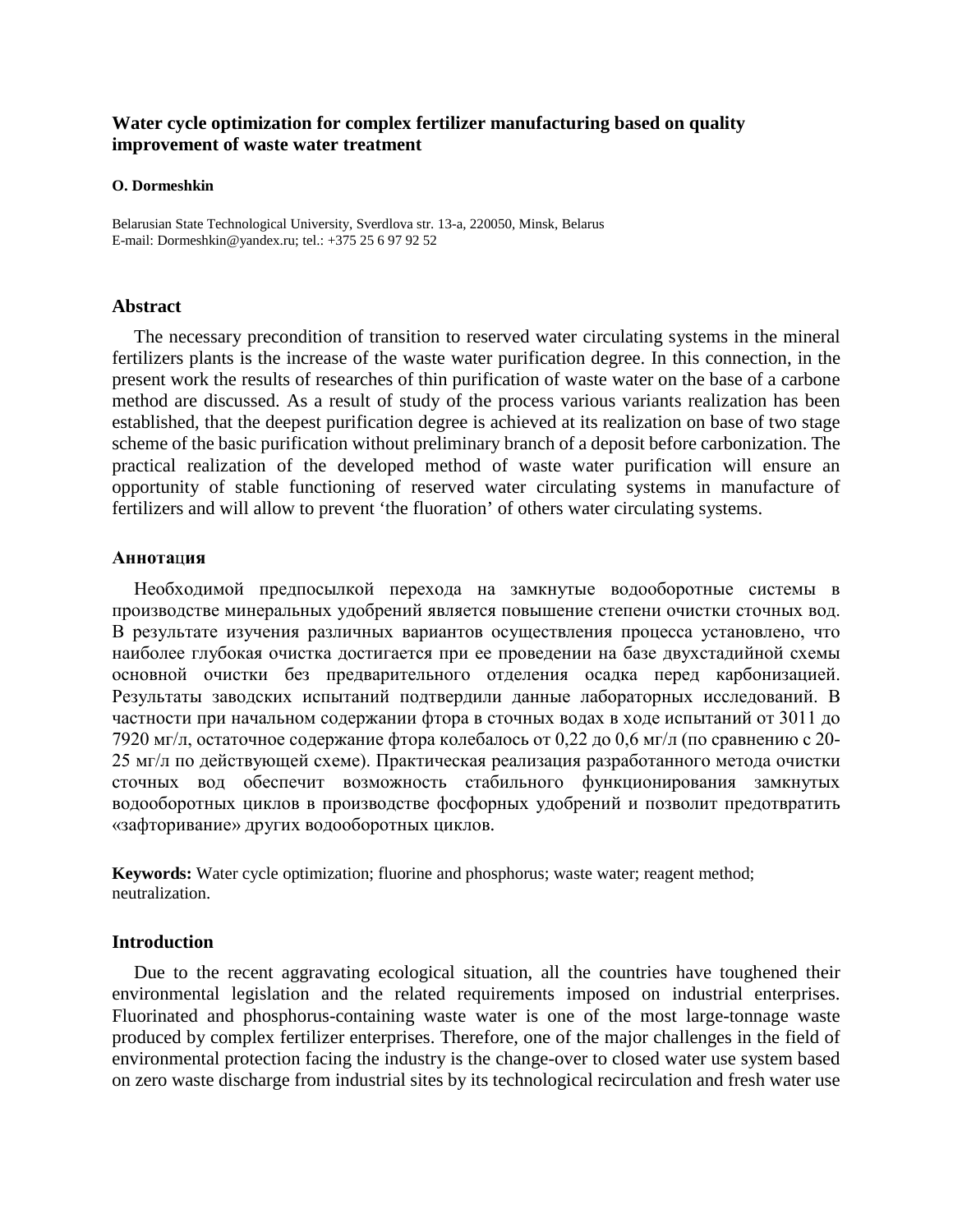only to compensate the imbalance resulting from water leakage with final products and partly water losses.

Organization of several autonomous water cycles is the basic concept of zero-discharge water systems. The key factor for the organization of such cycles is the uniformity of the qualitative composition of water used in particular industry or group of industries and the produced waste water. Thus, the most contaminated fluorinated and phosphorus-containing waste water in the complex fertilizer manufacturing is allocated in the form of «fluoric» water cycle.

As it is seen from the scheme, «fluoric» water cycle contains the stage of intermediate treatment of waste water at the neutralization station. Moreover, one of the advantages of closed water cycles is that you don't need to purify the waste water to MPC values but only to the values of ionic and heterogeneous impurity concentrations, thus allowing this water to be reused in the technological process.

The system of closed water cycles is implemented in almost all industrial enterprises (Figure 1).

However, the analysis of existing water cycles and survey results of neutralization station activity of some enterprises revealed that the forming of schemes of water cycles and cleaning regime is organized without special considerations to waste water qualitative and quantitative composition of different workshops as well as physical-chemical and kinematic patterns of neutralization process in  $CaO-H_3PO_4-H_2SiF_6-H_2O$  system in the field of dilute solutions under imbalanced conditions. Qualitative and quantitative composition of waste water discharged to waste water treatment plant was not often to meet the regulatory requirements and the remaining content of impurities in clarified water exceeded the specified values. Thus, the survey of one enterprise revealed that the content of airborne dusts in clarified water after neutralization reached 7,000 mg/l (standard value being max 200 mg/l), fluorine to150 mg/l, phosphorus from 50 to 600 mg/l (standard value being max 50 mg/l). As a result, it proved to be impossible to allocate a separate «fluoric» water cycle, to rapidly fill slurry reservoirs and to clean them, resulting in contamination of pure water cycles that had a negative impact on the operation of all facilities, in particular, heat-exchange equipment.



**Figure 1** The principal scheme of closed water cycles organization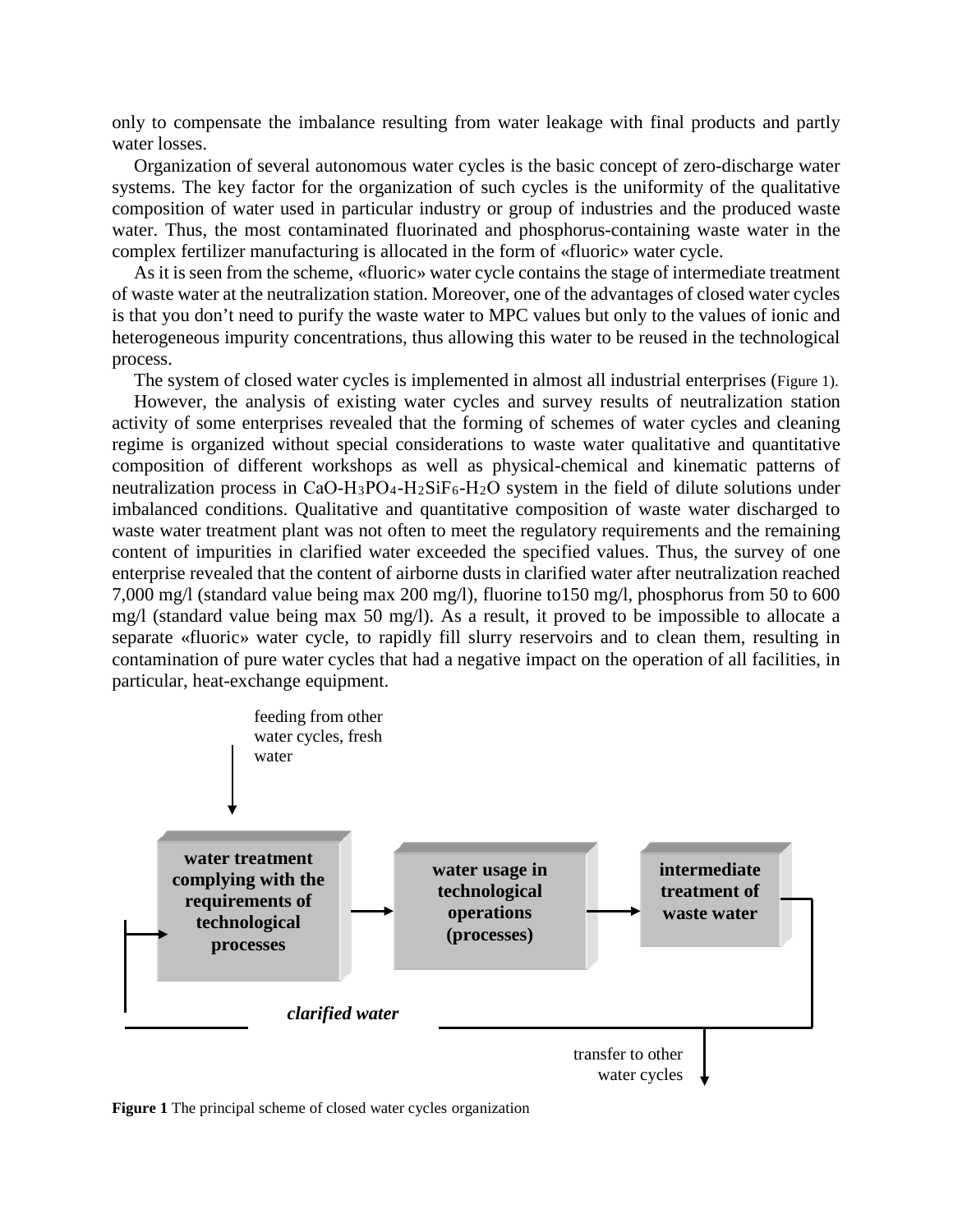But even in case of allocation of «fluoric» water cycle as a separate cycle recycling is not always possible. So, if the water balance of «fluoric» water cycle is negative and the volume of generated waste water is less than or equal to the volume of water injected into the cycle, recycling proves to be feasible. As shown by the surveys, when some enterprises organize «fluoric» water cycle they have positive imbalance in which part of clarified water is surcharged and should be transferred to other water cycles or discharged into water reservoirs. But in this case there occur serious problems because the content of fluoride ions in water of other water cycles does not exceed the MPC values and additional fluorination is unacceptable (Lamp *et al*. 1979).

Thus, fine or integrated waste water treatment to reach the residual concentrations not exceeding the MPC remains relevant to the water cycle optimization problem.

Reagent method at the neutralization stations is limited in use. This is explained by the fact that in the process of waste water reagent treatment the fluorine contained in waste water in the form of hexafluorosilicic acid binds to calcium ions and precipitates in the form of calcium fluoride. Although the solubility of calcium fluoride is negligible, it corresponds to residual value of fluoride ion in 16 mg/l water (when MPC=0.75). Under real conditions with other present ionic impurities the residual value of fluorine comes to 30-50 mg/l.

The most promising methods are combined methods which include main treatment stage, in which the content of impurities is reduced to several tens of milligrams per liter and tertiary treatment stage. It is proposed to use traditional lime method in the first stage and sorption, electrochemical and ion-exchange methods for tertiary treatment. These methods provide almost complete removal of impurities but their usage for waste water treatment of large industrial enterprises is limited by some reasons, first of all by economic ones. At present one of the most advanced methods is a carbon method. The principle of this method is that the excess of lime milk is injected in water, this water is treated by carbon dioxide and then calcium carbonate is formed with the ionic impurities being adsorbed on its crystals. Known as a reagent method of fractional precipitation, this method is used for extracting and concentrating of trace elements from seawaters (Khozhainov *et al*. 2000).

In the literature there is information about the possibility of using this method for waste water treatment from fluorine. Japanese researchers proposed the waste water treatment by lime to the pH values that are more than or equal to 11.0 followed by heating to 60  $^{\circ}$ C and polyacrylamide coagulation (Miyake *et al*. 1978). Then the suspension was carbonized. Clarified water contained to 25 mg/dm<sup>3</sup> of fluorine that is not considered to be a good indicator. According to the result of research conducted by Russian scientists under the supervision of B.A. Dmitrevskiy it was possible to find out the operating conditions of carbon tertiary waste water treatment reducing fluorine impurities to values less than MPC (Saibatalov *et al*. 1987). For this experiment scientists used model solutions which contain relatively small amounts of ionic impurities: 60 - 365 mg/l by fluorine, 800-1,650 mg/l by  $P_2O_5$ . Though, the content of these impurities in real waste water comes to 10 g/l and more.

In that context, the aim of this work is to study the effectiveness of various types of fine waste water treatment of phosphorus fertilizer manufacturing from fluorine based on carbon method, study particular stages of the process and establish optimal technological regime.

## **Materials and methods**

This research is conducted on the samples of model waste water prepared on the basis of hexafluorosilicic and orthophosphoric acids. Model waste water content corresponds with the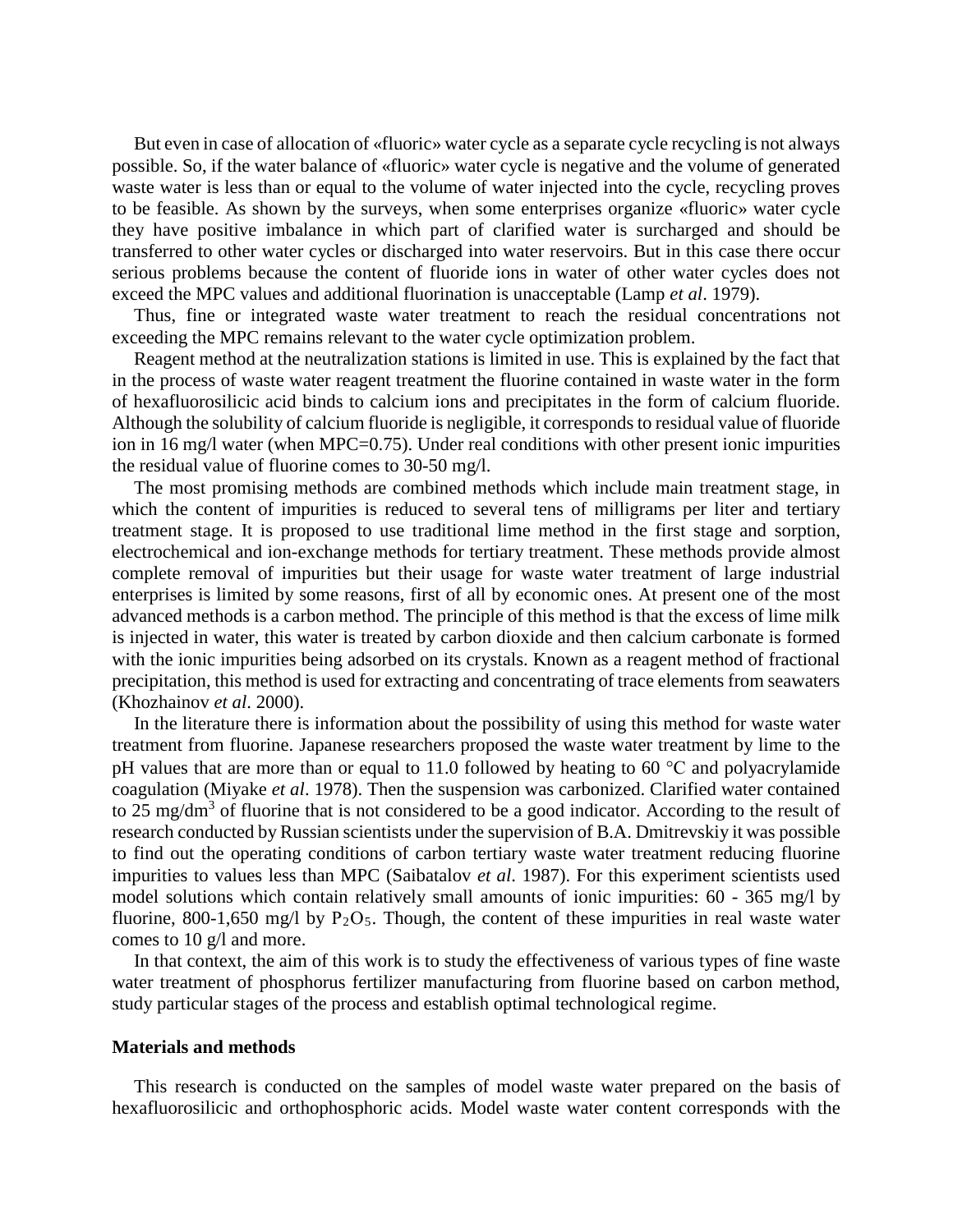content of real waste water of one industrial enterprise: 2.87-10.4 mg/l of fluorine-ion, 6.4-10.0 mg/l of phosphorus expressed as  $P_2O_5$ .

There are some different variants of the technological process have been studied:

- $\Rightarrow$  the 1<sup>st</sup> variant carbonization of clarified waste water after the main treatment stage without additional injection of lime milk;
- $\Rightarrow$  the 2<sup>nd</sup> variant carbonization of neutralized suspension after the main treatment stage without additional injection of lime milk;
- $\Rightarrow$  the 3<sup>rd</sup> variant carbonization of clarified waste water after the main treatment stage with additional injection of lime milk in waste water.

## **Results and discussion**

The research results of treatment variants named above are shown in Table 1. According to the analysis results the traditional reagent method of treatment using lime milk doesn't provide high degree of treatment. Moreover, increase of injected calcium hygroxide at high pH values leads to negative effect – fluorine content increases from  $33.72 \text{ mg/l}$  when pH=9,75 to 43.33 mg/l when рН=11,9. This fact correlates with the earlier findings about solubility rise of calcium fluoride with pH rise over 10-11 (Dormeshkin *et al*. 2004). At the same time two-stage treatment processing helps to improve its efficiency, but nevertheless the residual fluorine content is significantly higher than MPC values.

Comparison of different variants of carbon tertiary treatment leads to the conclusion that the highest degree of treatment is achieved by the  $3<sup>rd</sup>$  variant of technological processing.

| of<br><b>Method</b>     |           | pH of neutralization    | pH of         | Fluorine content, mg/l |                       |               |
|-------------------------|-----------|-------------------------|---------------|------------------------|-----------------------|---------------|
| treatment               | the $1st$ | the $2^{n\overline{d}}$ | carbonization | after the              | after the             | after         |
|                         | stage     | stage                   |               | 1 <sup>st</sup> stage  | 2 <sup>nd</sup> stage | carbonization |
| <b>Basic</b>            | 9.75      | no test                 | no test       | 33.72                  |                       |               |
| (without)               | 11.90     | the same                | the same      | 43.44                  |                       |               |
| carbonization)          | 9.55      | 11.45                   | $ \ll$ $-$    | 29.30                  | 11.40                 |               |
|                         | 10.47     | 12.05                   | $ \ll$ $-$    | 41.50                  | 8.30                  |               |
| the $1st$               | 9.00      | no test                 | 7.75          |                        |                       | 30.11         |
| variant                 | 5.50      | 9.50                    | 8.00          |                        |                       | 30.00         |
| the $2^{n\overline{d}}$ | 10.05     | no test                 | 6.00          |                        |                       | 32.26         |
| variant                 | 9.50      | the same                | 8.00          |                        |                       | 30.91         |
| the $3rd$               | 8.05      | 11.95                   | 8.46          |                        |                       | 2.44          |
| variant                 | 8.81      | 12.36                   | 8.14          |                        |                       | 0.75          |
|                         | 9.90      | 12.80                   | 7.76          |                        |                       | 0.71          |

**Table 1** Comparison of various types of waste water treatment from fluorine *(Content in the source water, mg/* $\colon F - 3600$ *;*  $P_2O_5 - 9860$ *.)* 

The fundamental difference of this variant is the additional injection of lime milk in clarified water after the main treatment just before the carbonization. As the carbon method of treatment is based on cation and anion liquid-phase adsorption onto the collector surface – nascent precipitate of calcium carbonate –the availability of active CaO in liquid is the necessary precondition for this method. So it is assumed that the low efficiency of carbon treatment by the first two variants results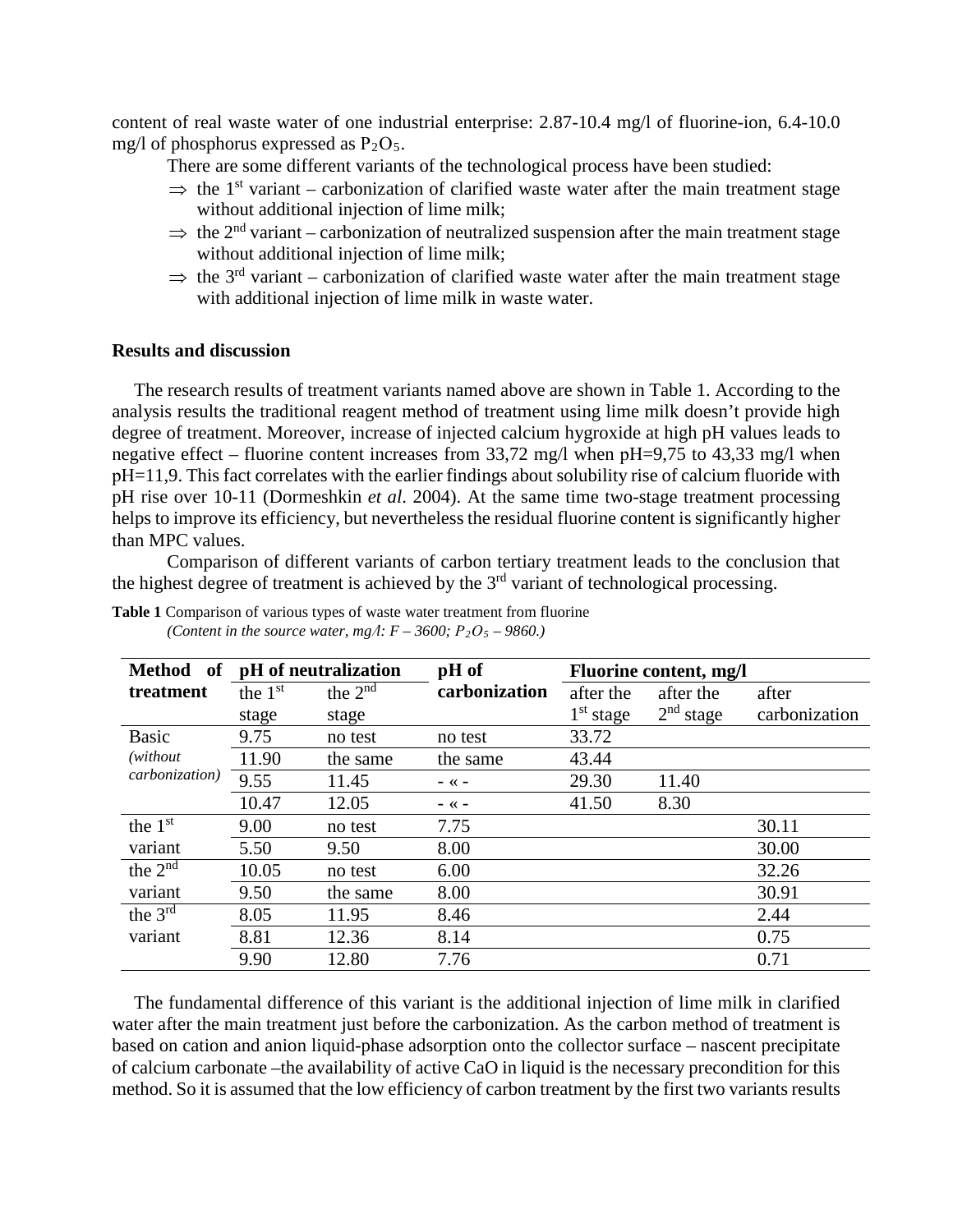from the inadequate availability of active СаО. To confirm this hypothesis it was studied the relationship between the active CaO content in liquid and pH of neutralization value.

|                |       | CO <sub>2</sub> consumption for carbonization |
|----------------|-------|-----------------------------------------------|
| neutralization |       | to pH 8,0, $kg/m3$ of water                   |
| 9.50           | none  | 0.010                                         |
| 10.00          | 0.006 | 0.050                                         |
| 10.70          | 0.07  | 0.130                                         |
| 11.64          | 0.022 | 0.173                                         |
| 11.85          | 0.031 | 0.240                                         |
| 12.00          | 0.042 | 0.330                                         |

Table 2 Relationship between the CaO<sub>act</sub> content in liquid, CO<sub>2</sub> consumption and pH of neutralization value *(Content in the source water, mg//* $F = 2870 \cdot P_2 Q_5 = 10000$ )

As it is seen from the Table 2, there is no  $CaO<sub>act</sub>$  in liquid over the pH range to 9,5. This is the explanation of no solid phase in the carbonization process of waste water with pH lower than 10 as well as the residual fluorine content fall-off following the additional injection of lime milk after the main treatment stage. Accordingly to this the necessity of the additional injection of lime milk before the carbonization is confirmed.

Moreover, it was established from the additional studies, that phosphorus and fluorine content changes in the source waste water has no appreciable impact on active CaO content in liquid when pH values of neutralization are equaled.

These findings correlate well with the research results of the effect of pH of neutralization on the residual fluorine content (when pH of carbonization is constant and equal to 7,0).

| (pH of carbonization is equal to $7,0$ ) |       |       |       |       |       |  |  |  |  |
|------------------------------------------|-------|-------|-------|-------|-------|--|--|--|--|
| pH of neutralization                     | 9.70  | 10.70 | 11.70 | 12.50 | 12.90 |  |  |  |  |
| <b>Residual fluorine content,</b>        | 12.67 | 7.80  | 318   | 100   | በ 79  |  |  |  |  |
| mg/l                                     |       |       |       |       |       |  |  |  |  |

Table 3 The effect of pH of neutralization on the residual fluorine content

Apart from pH of neutralization the important technological characteristic which determines both the efficiency of treatment and chemical-engineering properties of produced precipitates is pH value of carbonization.

The research results of the effect of pH of carbonization on the degree of treatment (residual fluorine content) and chemical-engineering properties of produced precipitates are shown in the Table 4.

**Table 4** The effect of pH of carbonization on the residual fluorine content in liquid and suspension properties

| pH of carbonization            | 9.80 | 9.00 | 8.50 | 8.00 | 7.50 | 7.00 | 6.50        | 6.00 |
|--------------------------------|------|------|------|------|------|------|-------------|------|
| The fluorine content in the    | 2.08 | 1.52 | 0.50 | 0.48 | 0.43 | 0.48 | <u>በ 57</u> | 0.75 |
| filtrate, mg/l                 |      |      |      |      |      |      |             |      |
| Clarification speed, m/h       | 2.41 | 197  | 1.91 | 1.59 | 1.39 | 1.46 | 1.52        | 1.56 |
| <b>Filtration coefficient,</b> | 7.62 | 7.60 | 7.52 | 7.13 | 6.11 | 6.02 | 6.00        | no   |
| $cm/s*10^{-5}$                 |      |      |      |      |      |      |             | test |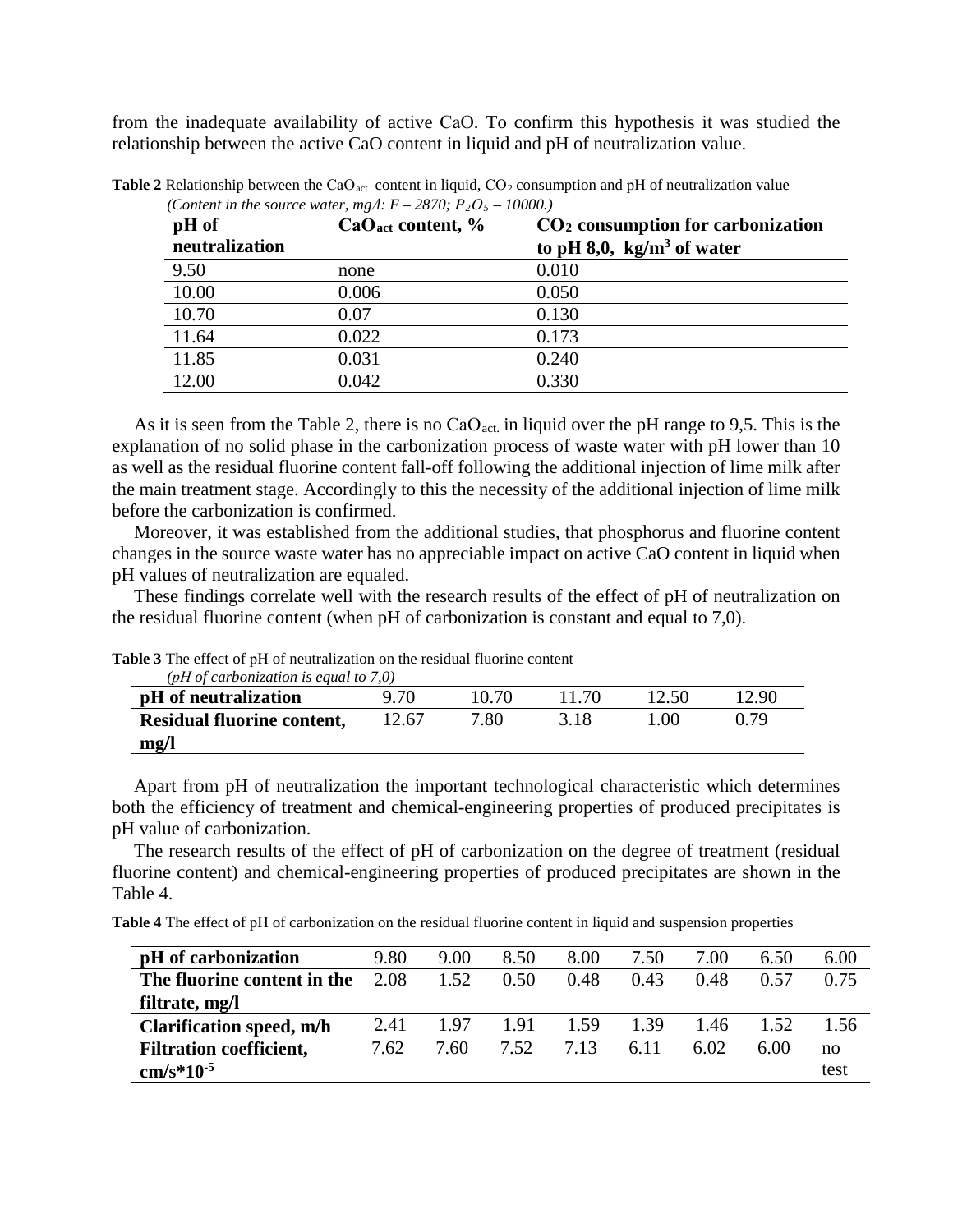| <b>Final volume of sludge</b> | 24.10 | 23.08 | 20.00 | 18.80 21.90 | 26.15 | 28.5 | the  |
|-------------------------------|-------|-------|-------|-------------|-------|------|------|
| sediment (% of the volume     |       |       |       |             |       |      | same |
| of initial suspension)        |       |       |       |             |       |      |      |

As it is seen from this Table, the minimum residual fluorine content is equal to the pH range from 6,5 to 8,5. However, the carbonated suspension properties and chemical-engineering properties of produced precipitate go down when pH is lower than 8,0. That is why the optimum pH value of carbonization is 8,0-8,5. It is known from the literature that to achieve high degree of impurity coprecipitation, the building-up and precipitation process of collector (in this case – calcium carbonate) should be carried out when pH values close to pI value (Saibatalov *et al*. 1987). With that the precipitate of calcium carbonate with feebly marked crystallinity is formed on the surface of which impurity coprecipitation is happen. Value of pI for  $CaCO<sub>3</sub>$  is equal to 8,6 and close to optimum pH values of carbonization established by experiment.

As mentioned earlier when traditional reagent methods are used the achievable depth of waste water treatment is determined by the solubility product value of produced poorly soluble compounds. But previous researches showed that it is possible to achieve higher degree of waste water treatment from the main ionic impurities under certain conditions of technological process (Dormeshkin *et al*. 1987). In particular it was established that the main quantity of fluorine and phosphorus goes into solid phase when pH values are equal to 5,0-5,5. Moreover, the sludges determined at these pH values contain  $P_2O_5$  to 25-28 % and it is close to phosphorus content in conditioned phosphate feedstock. After intermediate separation of solid phase on the second stage when pH is equal to 5,0-5,5 the residual content of fluoride ions and  $PO_4^3$  in liquid is not large and it provides the achievement of higher degree of treatment in comparison with traditional onestage scheme.

That is why it can be assumed that the organization of fine carbon tertiary treatment based on two-stage scheme of main treatment mentioned above will provide more effective reduction of residual content of fluoride-ion.

The obtained results confirmed those suspicions (Table 5).

|                 | <b>Main treatment</b> |                 |          | Fine tertiary treatment |                     |                                                   |               |  |  |
|-----------------|-----------------------|-----------------|----------|-------------------------|---------------------|---------------------------------------------------|---------------|--|--|
| the $1st$ stage |                       | the $2nd$ stage |          | with the preliminary    | sediment detachment | without the<br>preliminary sediment<br>detachment |               |  |  |
| pH              | Fluorine              | pH              | Fluorine | pH<br>οf                | Fluorine            | pH<br>of                                          | Fluorine      |  |  |
|                 | content, $mg/l$       |                 | content, | carboni-                | content, mg/l       | carboni                                           | content, mg/l |  |  |
|                 |                       |                 | mg/1     | zation                  |                     | zation.                                           |               |  |  |
| 5.8             | 13.41                 | 10.55           | 2.08     | 7.0                     | 0.42                | 7.0                                               | 0.20          |  |  |
| 5.5             | 16.50                 | 9.80            | 4.15     | 7.0                     | 0.50                | 7.0                                               | 0.24          |  |  |

**Table 5** Research results of fine carbon tertiary treatment based on two-stage scheme of main treatment

The residual fluorine content ranged from 0,2 to 0,5 mg/l that was lower than in other variants of carbon tertiary treatment. The best results of treatment were achieved by carbonization of unfiltered suspension after the second stage of neutralization. This fact has positive practical value because it helps to simplify the technological scheme by elimination of thickening and suspension filtration stages.